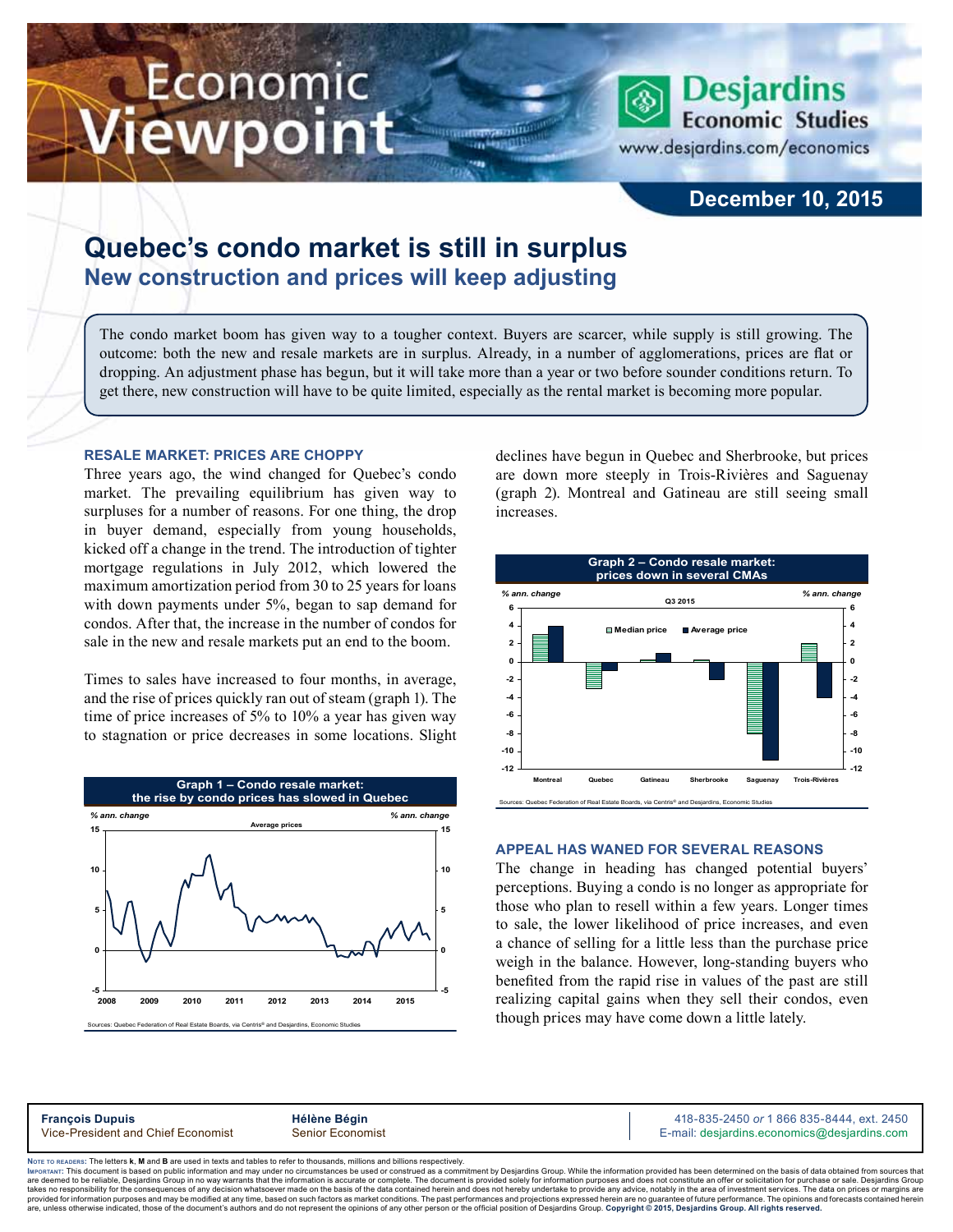

*Economic Viewpoint* December 10, 2015 www.desjardins.com/economics

Moreover, condo require a contribution to contingency funds to cover necessary work, and management in this area is sometimes inadequate. According to a recent survey,<sup>1</sup> 41% of condo buildings have a shortfall when the time comes to carry out major work. In 61% of cases, a single special contribution of up to several thousand dollars is quickly required. Managing the finances of condo apartments can involve some surprises, steering some potential buyers into the rental market.

According to the calculations done by Les Affaires Plus<sup>2</sup>, it is now more advantageous financially, in most cases, to opt to rent an apartment than buy a condo. Municipal and school taxes, as well as common costs, increase expenses. Even assuming slight price growth, the value gained over 10 years is not enough to favour a condo purchase.

#### **Widespread situation**

For the last year, the number of condos on the market has substantially exceeded demand in the resale market, particularly in Quebec, Montreal and Gatineau (graph 3). In fact, all of the province's metropolitan areas have surpluses, with the buyer to seller ratio above the threshold for equilibrium (graph 4). The market is in surplus in all price ranges in Montreal and Quebec (graphs 5 and 6) and in most sectors (tables 1 and 2 on page 3). Some observations: the condo surplus is much bigger for higher-end condos, while the resale market is a lot healthier for units priced below \$300,000. That is the case in Montreal, Quebec and Gatineau, the only agglomerations for which statistics by price range are available.



<sup>1</sup> Regroupement des gestionnaires et copropriétaires du Québec, Québec Federation of Real Estate Boards and Association provinciale des constructeurs d'habitation du Québec "Sondage portant sur les fonds de prévoyance des copropriétés au Québec, October 2015."



**Graph 4 – Condo resale market:**

of Real Estate Boards, via Centris<sup>®</sup> and Des







ec Federation of Real Estate Boards, via Centris® and Desjardins, Economic Studie

<sup>2</sup> Simon Diotte, "Louer ou acheter : quel est le meilleur investissement?" *Les Affaires Plus*, November 2015.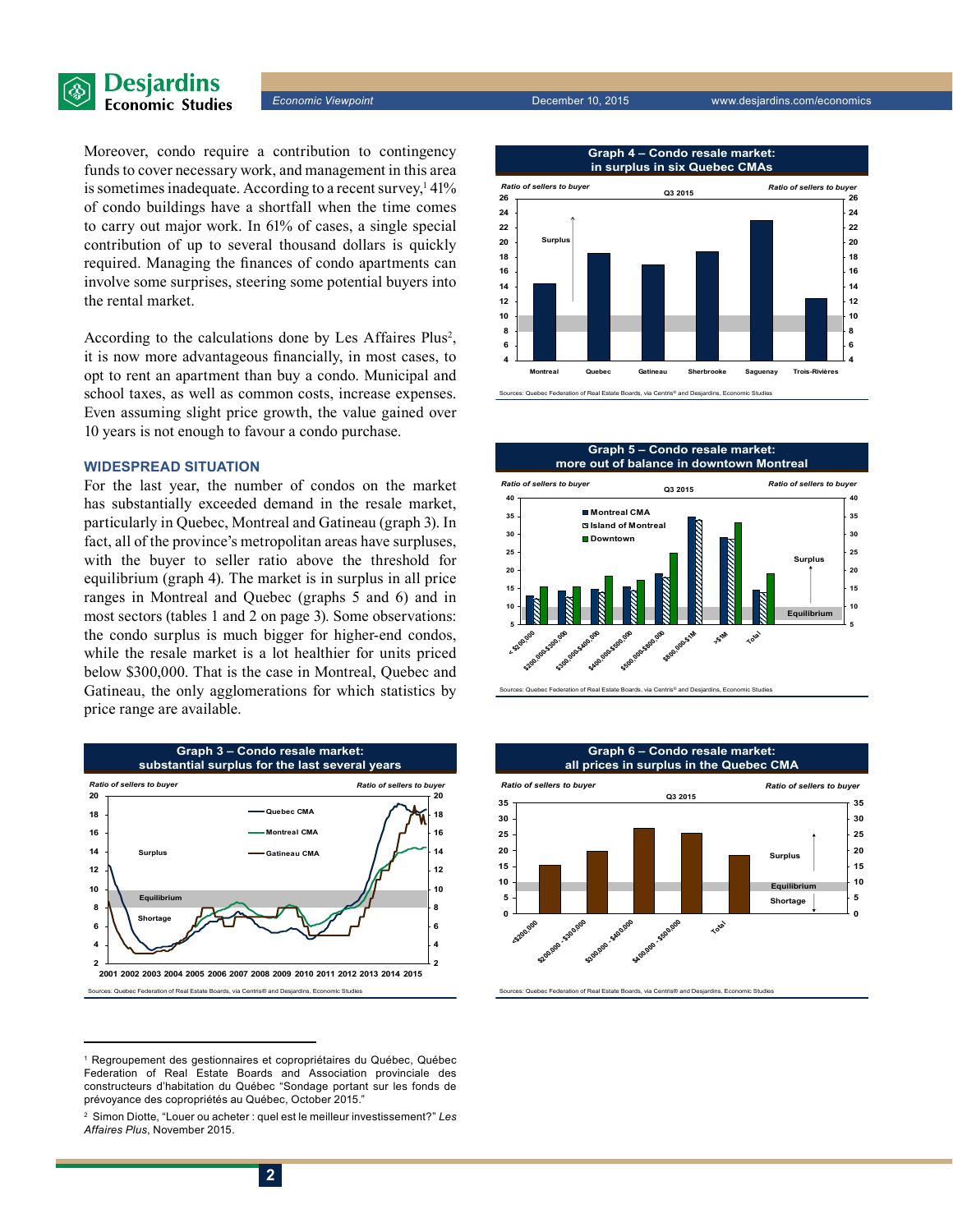

**Table 1 – Condo resale market: two more problematic zones in the Montreal CMA**

| <b>Sectors</b>                | <b>Ratio of buyers to seller</b><br>(Q3 2015) |
|-------------------------------|-----------------------------------------------|
| <b>Island of Montreal</b>     | 14                                            |
| Île-des-Soeurs                | 20                                            |
| Ville-Marie (downtown)        | 19                                            |
| Laval                         | 16                                            |
| <b>Montreal's North Shore</b> | 17                                            |
| <b>Montreal's South Shore</b> | 15                                            |
| <b>Vaudreuil-Soulanges</b>    | 15                                            |

Sources: Quebec Federation of Real Estate Boards, via Centris® and Desjardins, Economic Studies

The surplus is fairly widespread in these three census metropolitan areas (CMAs), but some zones have more of a problem, particularly downtown Montreal. Heavy condo construction in recent years, focusing within this area, magnified the imbalance in the resale market. The recent launch of a number of projects takes the number being built to 7,145 on the island of Montreal, with more than 4,000 of them downtown (graph 7). The supply will be even larger when work is completed, increasing the market's imbalance further. Sounder conditions will not be back in downtown Montreal for the foreseeable future.

In Quebec CMA, the too-rapid upswing by condo starts in 2015 will also keep market conditions from improving. Only Gatineau is on the right track: there, the buyer to seller ratio fell recently, and construction has dropped sharply; this will make it possible to gradually sell off the surplus.

#### **New construction is finally adjusting**

In Quebec, the boom in condo starts went on for too long without factoring in the less sustained demand. The appeal of new units which apparently justified the pace quickly waned over time. The number of completed, unsold condos has thus skyrocketed. Developers/builders had to take their feet off the gas to adjust to the new situation.

In 2015, housing starts fell in the province's CMAs, except Québec (table 3). In the capital, however, construction had flagged earlier in 2014 and the recent upswing seems premature. It is therefore not surprising to see that prices have started to come down slightly in Quebec CMA, as the market is not yet ready to absorb another round of building.

#### **Table 2 – Condo resale market: very big surplus in some sectors of the Quebec CMA**

| <b>Sectors</b>                                                                                  | <b>Ratio of buyers</b><br>to seller<br>(Q3 2015) |
|-------------------------------------------------------------------------------------------------|--------------------------------------------------|
| <b>Basse-Ville</b>                                                                              | 20                                               |
| Haute-Ville                                                                                     | 21                                               |
| Les Rivières                                                                                    | 14                                               |
| Sainte-Foy, Sillery                                                                             | 16                                               |
| Cap-Rouge, St-Augustin                                                                          | 16                                               |
| Val-Bélair                                                                                      | 24                                               |
| Charlesbourg                                                                                    | 18                                               |
| <b>Beauport</b>                                                                                 | 19                                               |
| <b>Haute-Saint-Charles</b>                                                                      | 30                                               |
| Quebec City northern edge                                                                       | 22                                               |
| Lévis                                                                                           | 18                                               |
| Sources: Quebec Federation of Real Estate Boards, via Centris® and Desjardins, Economic Studies |                                                  |



es: Canada Mortgage and Housing Corporation and De

#### **Table 3 - Condo starts in Quebec CMAs**

|                  | January to | January to<br>November 2014 November 2015 | <b>January to November</b><br>2015/2014 |
|------------------|------------|-------------------------------------------|-----------------------------------------|
|                  | Level      | Level                                     | % ann. Change                           |
| <b>CMA</b>       |            |                                           |                                         |
| Gatineau         | 555        | 262                                       | $-52.8$                                 |
| Montreal         | 9,580      | 7.215                                     | $-24.7$                                 |
| Quebec           | 959        | 988                                       | 3.0                                     |
| Saquenay         | 28         | 10                                        | $-64.3$                                 |
| Sherbrooke       | 83         | 163                                       | 96.4                                    |
| Trois-Rivières   | 220        | 84                                        | $-61.8$                                 |
| <b>CMA</b> total | 11,425     | 8,722                                     | $-23.7$                                 |

**3**